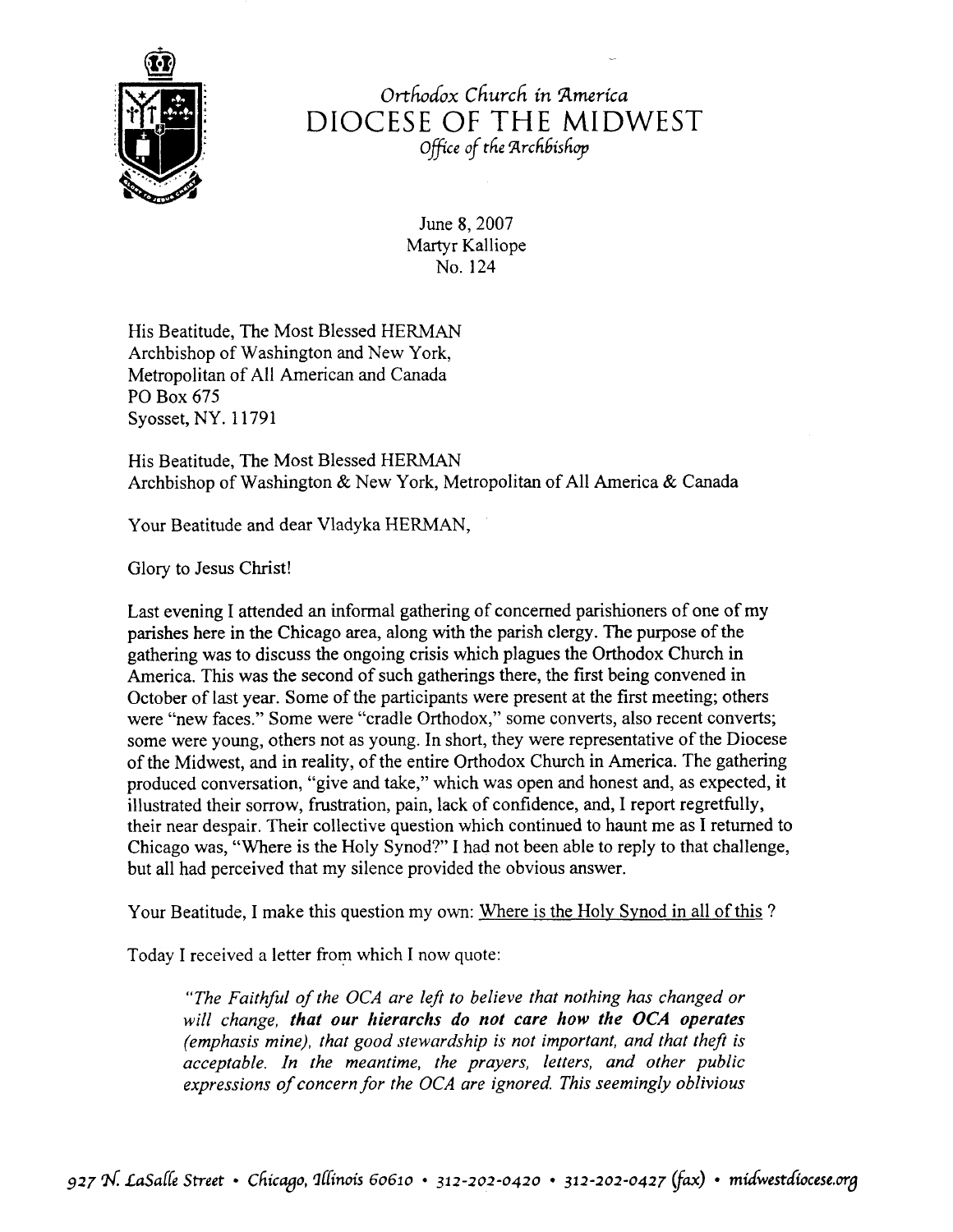behavior must stop because it is wrong, immoral, and is destroying the OCA. "

Dear Vladyka, the sentiments of that letter were the same as those expressed by my good people last night. They feel that the hierarchs of the Orthodox Church in America have abandoned them, being uncaring, oblivious, ineffectual and impotent with regard to governance of the Church.

Your Beatitude, with respect I submit that the Holy Synod is collectively failing the people entrusted to its spiritual care by our failure to address the needs of the Church. We cannot appear to be indifferent to the pain and suffering of the people of God. We must become pro-active rather than reactive.

Your Beatitude, kindly allow your brother bishops to assist you in forming a plan of action to resolve speedily this affliction of our Orthodox Church in America and facilitate its immediate implementation in order to set our beloved Church on the path to recovery.

In accordance with Article II Section 4 of the Statute of the Orthodox Church in America, I humbly request that Your Beatitude convene an extraordinary session of the Holy Synod during the month of July.

I am seeking the concurrence of our brother bishops to support this endeavor.

Dear Vladyka Herman, our people are counting on us; we cannot let them down again.

Asking Your Beatitude's holy prayers for my unworthiness, and with every good wish, I remain

Your Beatitude's brother and concelebrant.

 $f$  $\mathcal{S}_{ob}$ 

tJOB Archbishop of Chicago and the Midwest

cc:

The Most Reverend KYRILL, Archbishop of Pittsburgh and Western pennsylvania The Most Reverend DMITRI, Archbishop of Dallas and the South The Most Reverend NATHANIEL, Archbishop of Detroit and the Romanian Episcopate

The Most Reverend SERAPHIM, Archbishop of Ottawa and Canada

The Right Reverend NIKOLAI, Bishop of Sitka, Anchorage, and Alaska